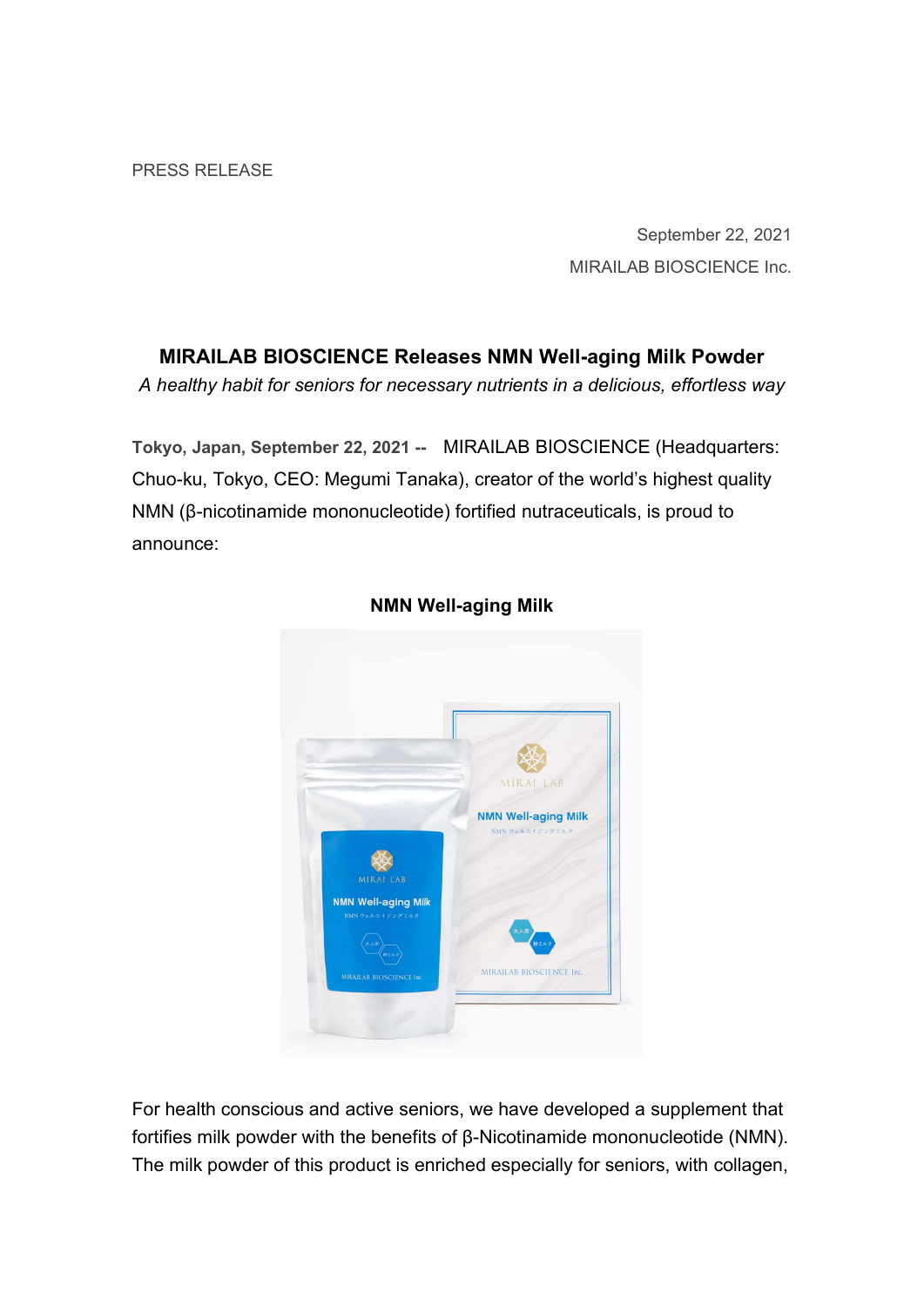lactoferrin, powdered DHA and EPA, and digestion-resistant dextrin from natural corn-starch to make up for common deficiencies in dietary fiber. Digestion-resistant dextrin helps prevent blood glucose from rising too quickly after a meal. The formula provides refreshment and nutrition in a way that avoids excessive caloric intake.

Each serving also contains 100 mg of Mirailab's industry-leading, highly pure NMN.

Dissolved in water or beverages like coffee or tea, NMN Well-Aging Milk has a pleasant yogurt taste. It can be mixed into regular yogurt or milk, and whatever you mix it with, by limiting the liquid portion, it can be made into a spread for toast or crackers. There are many ways to enjoy!

One pack of the milk will make 15 servings. For those who prefer to have their cup of NMN-fortified milk on a more regular basis we suggest to a buy a set of 2 packs.

NMN Well-aging Milk is a well-balanced blend of essential nutrients especially for seniors.

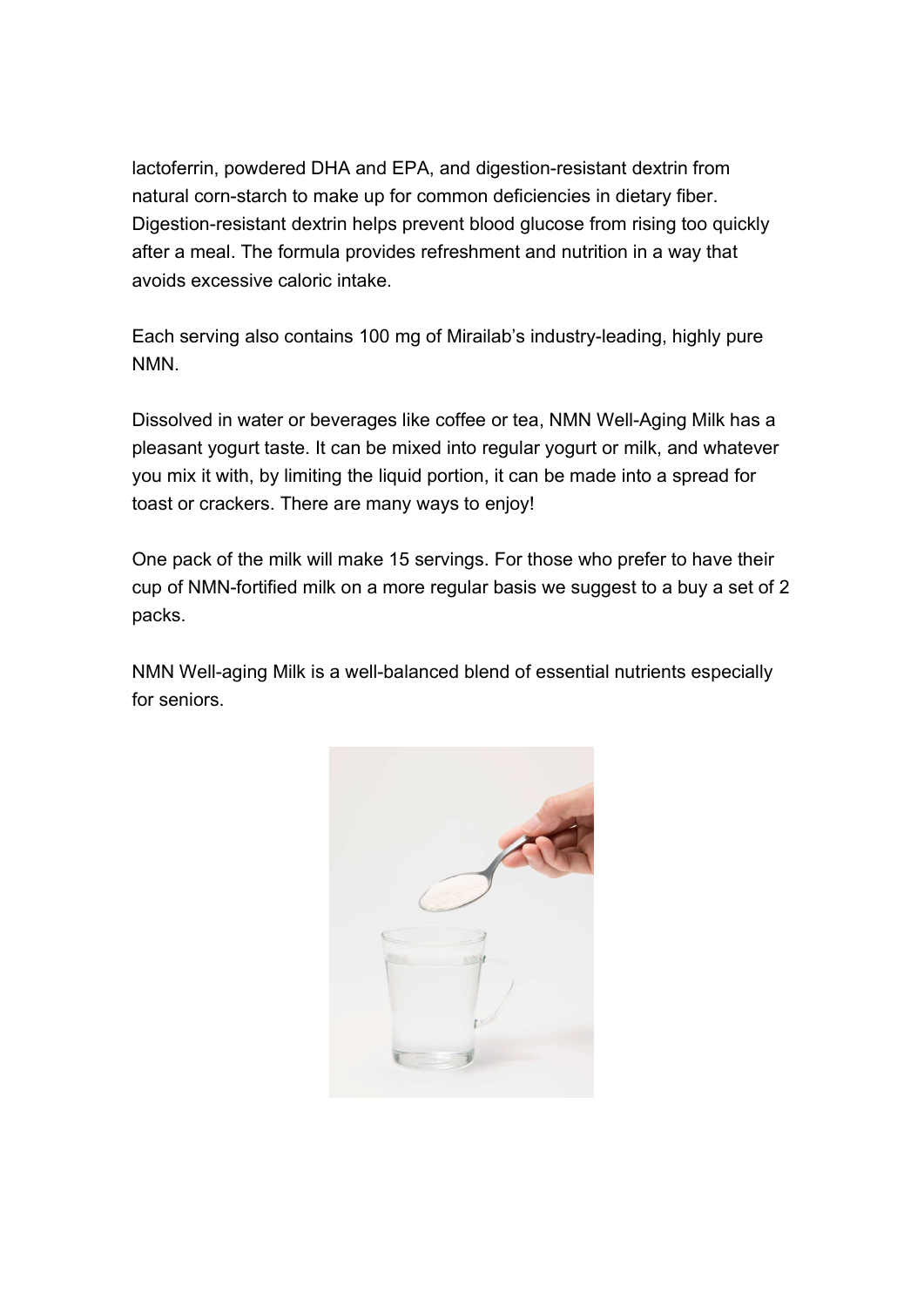

### PRICE

1 box - 24,840 JPY (tax included) 1 set (2 boxes) - 48,600 JPY (tax included)

### CONTENTS

135g per box Made in Japan

### NUTRITION INFORMATION

Per 9 grams: Energy 32.9 kcal / Protein 4.1 g / Fat 0.23 g / Carbohydrate 3.68 g / Table salt equivalent 0.028 g.

# **INGREDIENTS**

Milk protein, lactose, inulin (dietary fiber), digestion-resistant dextrin, collagencontaining mineral complex, isomaltooligosaccharide, nicotinamide mononucleotide, powdered fish oil (containing DHA and EPA), gelatin/ trehalose, calcium lactate, citric acid, vitamin C, lactoferrin, sweetener (aspartame / L-phenylalanine compound, acesulfame potassium), sunflower lecithin, vitamin E, niacin, calcium pantothenate, vitamin B1, vitamin B6, vitamin B2, vitamin A, folic acid, vitamin D, vitamin B12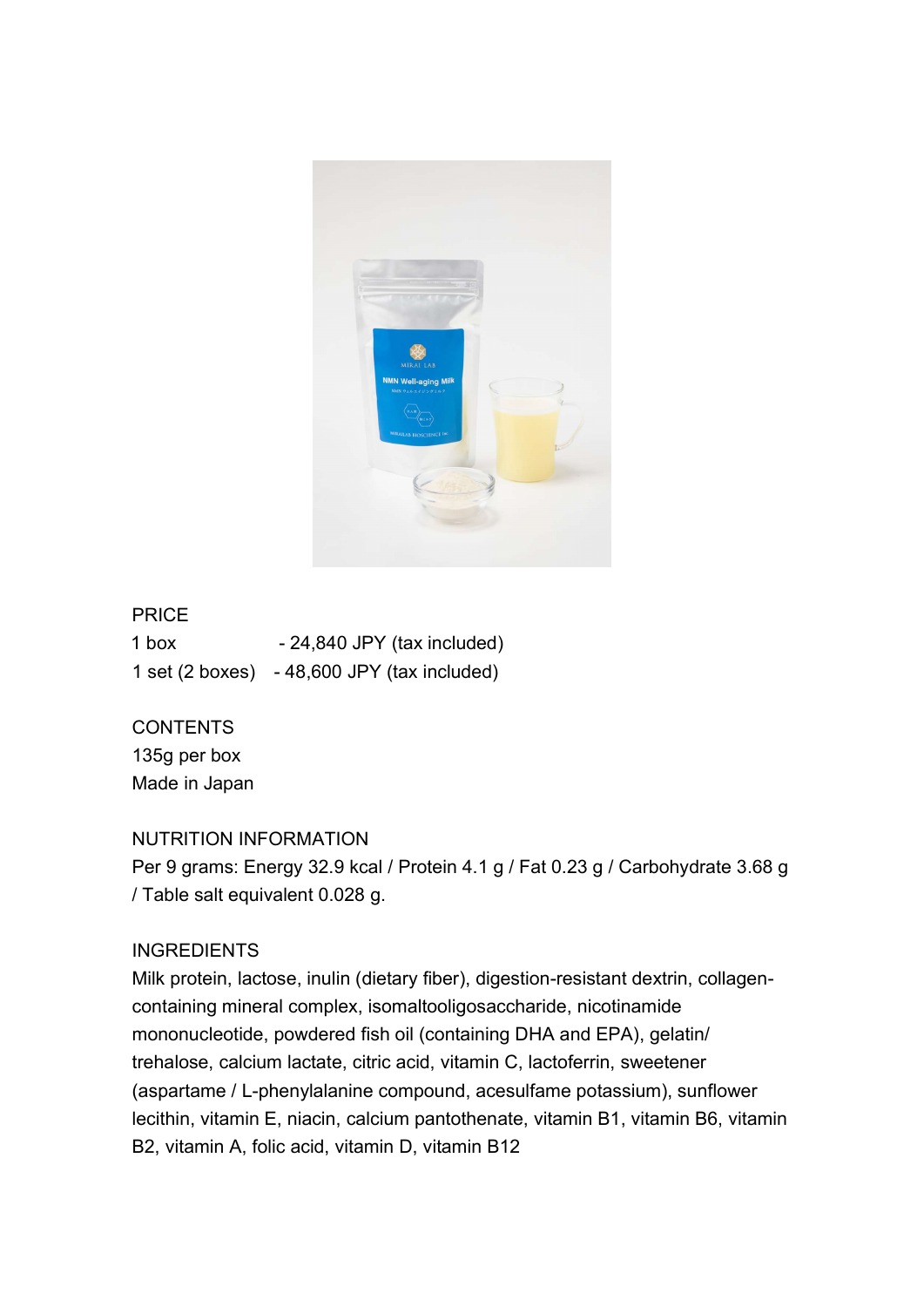## BASIC USAGE

Add a tablespoon (about 9 g) of NMN Well-aging Milk to approximately 100 ml of water and stir well.

## STORAGE METHOD

Store in a cool, dry place away from direct sunlight.

# PRECAUTIONS

- Please check the ingredients first and do not consume if you have a related allergy. In rare cases, the product may not fit you depending on your constitution and physical condition. In that case, please stop taking it.

- If you are prescribed any medication or provided ambulatory care, please consult with your doctor first.

- An intake over the recommended dose will not cure any disease or improve health. Please do not exceed the recommended daily dose.

- Please keep out of the reach of young children.

- Please close the container after use and store the product in a cool, dark place.

- Once opened, please use soon.

For more information: MIRAILAB BIOSCIENCE Inc. info@mirailab-bio.com (general information on products) info@bio-npp.co.jp (sales inquiries)

You can purchase at the Mirai Lab Online Store, Amazon.co.jp, Yahoo! Shopping, and Rakuten Ichiba shopping sites.

● Mirai Lab Official Online Store https://mirai-lab.jpn.com/

● Amazon.co.jp https://amzn.to/3hGcjzA

● Rakuten Ichiba